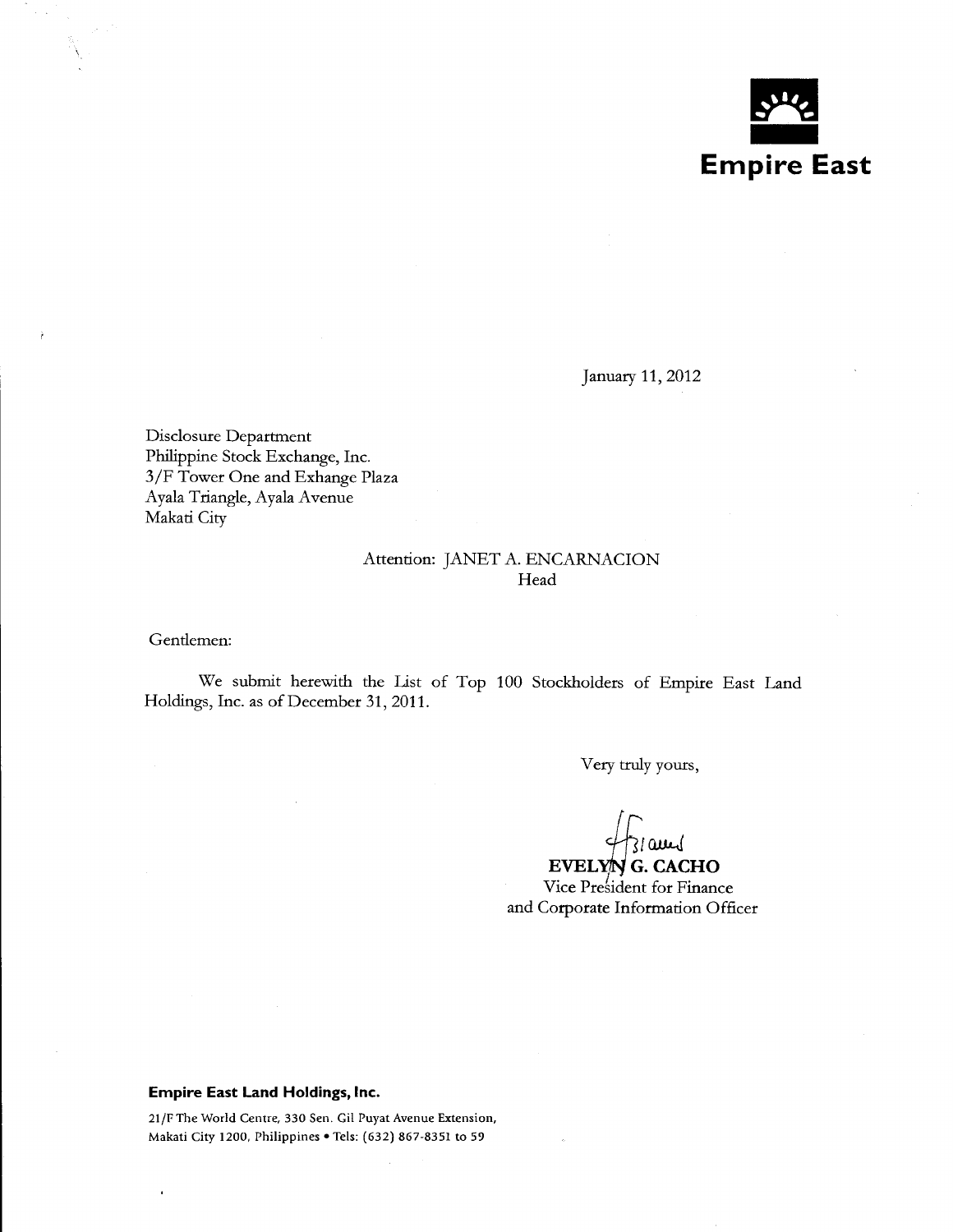Page 1LIST OF TOP 100 STOCKHOLDERSAs of December 31, 2011

| STOCKHOLDER'S NAME                        | <b>OUTSTANDING &amp;</b><br><b>ISSUED SHARES</b><br>(FULLY PAID) | <b>OUTSTANDING &amp;</b><br><b>ISSUED SHARES</b><br>(PARTIALLY PAID) | <b>TOTAL</b>               | <b>HOLDINGS</b><br>(SUBSCRIBED) | <b>PERCENTAGE</b><br>TO<br><b>TOTAL</b> | <b>NATIONALITY</b>              | <b>ADDRESS</b>                                                                                    |
|-------------------------------------------|------------------------------------------------------------------|----------------------------------------------------------------------|----------------------------|---------------------------------|-----------------------------------------|---------------------------------|---------------------------------------------------------------------------------------------------|
| MEGAWORLD CORPORATION                     | 5,022,770,249                                                    |                                                                      | $\mathbf 0$                | 5,022,770,249                   |                                         | 47.284 FILIPINO                 | 28/F THE WORLD CENTRE 330 SEN. GIL PUYAT                                                          |
| PCD NOMINEE CORPORATION (FILIPINO)        | 2,593,847,371                                                    |                                                                      | 0                          | 2,593,847,371                   |                                         | 24.418 FILIPINO                 | AVE., MAKATI CITY<br>37/F TOWER I, THE ENTERPRISE CENTER, 6766<br>AYALA AVE. COR. PASEO DE ROXAS, |
| PCD NOMINEE CORPORATION (NON-FILIPINO)    | 1,402,093,927                                                    |                                                                      | $\mathbf 0$                | 1,402,093,927                   |                                         | 13.199 NON-FILIPINO             | 37/F TOWER I, THE ENTERPRISE CENTER, 6766<br>AYALA AVE. COR. PASEO DE ROXAS.                      |
| FIRST CENTRO INC.                         | 1,002,394,500                                                    |                                                                      | $\mathsf 0$                | 1,002,394,500                   |                                         | 9.437 FILIPINO                  | 28/F THE WORLD CENTER 330 SEN GIL PUYAT<br>AVE MAKATI CITY                                        |
| THE ANDRESONS GROUP INC.                  | 138,133,820                                                      |                                                                      | $\mathbf 0$                | 138,133,820                     |                                         | 1.3 FILIPINO                    | 28/F THE WORLD CENTER 330 SEN GIL PUYAT<br>AVE MAKATI CITY                                        |
| EMPIRE EAST LAND HOLDINGS, INC.           | 127,256,071                                                      |                                                                      | $\mathbf 0$                | 127,256,071                     |                                         | 1.198 FILIPINO                  | 21/F, THE WORLD CENTRE BUILDING 330 SEN.<br>GIL PUYAT AVE., MAKATI CITY                           |
| ANDREW LIM TAN                            | 24,277,776                                                       |                                                                      | 0                          | 24,277,776                      |                                         | 0.229 FILIPINO                  | 28/F THE WORLD CENTER 330 SEN GIL PUYAT<br>AVE MAKATI CITY                                        |
| SIMON LEE SUI HEE                         | 16,685,206                                                       |                                                                      | $\mathbf 0$                | 16,685,206                      |                                         | 0.157 AUSTRALIAN                | 78 THE AVENUE; NEDLANDS 6009 WESTERN,<br><b>AUSTRALIA</b>                                         |
| RAMON UY ONG                              | 14,950,000                                                       |                                                                      | $\mathbf 0$                | 14,950,000                      |                                         | 0.141 FILIPINO                  | #9 NAVARRO STREET CORINTHIAN GARDENS<br><b>QUEZON CITY</b>                                        |
| LUCIO W. YAN                              | 10,350,000                                                       |                                                                      | $\mathbf 0$                | 10,350,000                      |                                         | 0.097 FILIPINO                  | 537 LAFAYETTE STREET GREENHILLS EAST,<br>MANDALUYONG                                              |
| SAMUEL CHUA NG &/OR JOCELYN NGO NG ITF    | 7,015,000                                                        |                                                                      | $\mathbf 0$                | 7,015,000                       |                                         | 0.066 FILIPINO                  | 809 ONGPIN ST., STA. CRUZ MANILA 1003                                                             |
| UNION PROPERTIES INC.                     | 6,157,808                                                        |                                                                      | $\mathbf 0$                | 6,157,808                       |                                         | 0.058 FILIPINO                  | 6/F SSS MAKATI BUILDING AYALA AVE. COR.<br>HERRERA STS. MAKATI CITY                               |
| <b>BASILIO BARRETTO</b>                   | 4,746,900                                                        |                                                                      | $\mathbf 0$                | 4,746,900                       |                                         | 0.045 FILIPINO                  | #61 ROOSEVELT STREET NORTH GREENHILLS,<br><b>SAN JUAN</b>                                         |
| ALBERTO MENDOZA AND/OR JEANIE C.          | 4,444,106                                                        |                                                                      | $\mathbf 0$                | 4,444,106                       |                                         | 0.042 FILIPINO                  | #1145 AGUILAR ST., TONDO, MANILA                                                                  |
| EVANGELINE R. ABDULLAH                    | 4,324,000                                                        |                                                                      | $\Omega$                   | 4,324,000                       |                                         | 0.041 FILIPINO                  | 3 HARVARD ROAD, FORBES PARK MAKATI CITY                                                           |
| VALENTIN T. KHOE<br><b>GEORGE T. YANG</b> | 4,207,434<br>3,675,400                                           |                                                                      | $\mathbf 0$<br>$\mathbf 0$ | 4,207,434<br>3,675,400          |                                         | 0.04 FILIPINO<br>0.035 FILIPINO | 27 11TH ST., NEW MANILA, Q.C.<br>17/F CITIBANK BLDG. PASEO DE ROXAS MAKATI<br><b>METRO MANILA</b> |
| ZHENG CHANG HUA                           | 3,220,000                                                        |                                                                      | $\mathbf 0$                | 3,220,000                       |                                         | 0.03 CHINESE                    | RM. 608 BINONDO PLAZA #850 ALVARADO ST.,<br><b>BINONDO MANILA</b>                                 |
| <b>TIONG C. ROSARIO</b>                   | 3.138.791                                                        |                                                                      | $\mathbf 0$                | 3,138,791                       |                                         | 0.03 FILIPINO                   | TR MERCANTILE, UNIT 1704 EAST TOWER, PSE<br>CENTER ORTIGAS, PASIG CITY                            |
| MAXIMINO S. UY &/OR LIM HUE HUA           | 3,105,000                                                        |                                                                      | $\mathbf 0$                | 3,105,000                       |                                         | 0.029 FILIPINO                  | 6TH FLR. CEDAR EXECUTIVE BLDG. TIMOG AVE.<br>Q.C. 1100                                            |
| TRANS-ASIA SECURITIES, INC.               | 3,000,000                                                        |                                                                      | 0                          | 3,000,000                       |                                         | 0.028 FILIPINO                  | RM. 601-S STATE CENTER 333 JUAN LUNA ST.<br><b>BINONDO, MANILA</b>                                |
| LUISA CO LI                               | 2.902.908                                                        |                                                                      | $\mathbf 0$                | 2.902.908                       |                                         | 0.027 FILIPINO                  | 627 MADRID ST., BINONDO MANILA                                                                    |
| CARLOS D. APOSTOL                         | 2,875,000                                                        |                                                                      | $\mathbf 0$                | 2,875,000                       |                                         | 0.027 FILIPINO                  | 2327 MACOPA, DASMARINAS MAKATI CITY                                                               |
| EDWARD N. CHEOK                           | 2,875,000                                                        |                                                                      | $\mathbf 0$                | 2,875,000                       |                                         | 0.027 FILIPINO                  | RM. 1005 FAR EAST BANK BLDG., 560 QUINTIN<br>PAREDES ST., BINONDO MANILA                          |
| ABOITIZ EQUITY VENTURES INC.              | 2,813,843                                                        |                                                                      | $\mathbf 0$                | 2,813,843                       |                                         | 0.026 FILIPINO                  | 110 LEGASPI ST., LEGASPI VILL. MAKATI<br><b>CITY</b>                                              |
| CAROLINA ONG YU                           | 2,415,000                                                        |                                                                      | $\mathsf 0$                | 2,415,000                       |                                         | 0.023 FILIPINO                  | 931 SCHUYLER ST., MANDALUYONG CITY                                                                |
| MAXIMINO S. UY                            | 2,357,500                                                        |                                                                      | $\mathbf 0$                | 2,357,500                       |                                         | 0.022 FILIPINO                  | 6TH FLR. CEDAR EXECUTIVE BLDG. TIMOG AVE.<br>Q.C. 1100                                            |
| <b>ABOITIZ &amp; COMPANY</b>              | 2,314,421                                                        |                                                                      | $\mathbf 0$                | 2,314,421                       |                                         | 0.022 FILIPINO                  | 2/F ABOITIZ BUILDING 110 LEGASPI ST.,<br><b>MAKATI CITY</b>                                       |
| WILLIAM HOW                               | 2,300,000                                                        |                                                                      | $\mathbf 0$                | 2,300,000                       |                                         | 0.022 FILIPINO                  | HARVESTER CORPORATE CENTER, 158 P. TUAZON                                                         |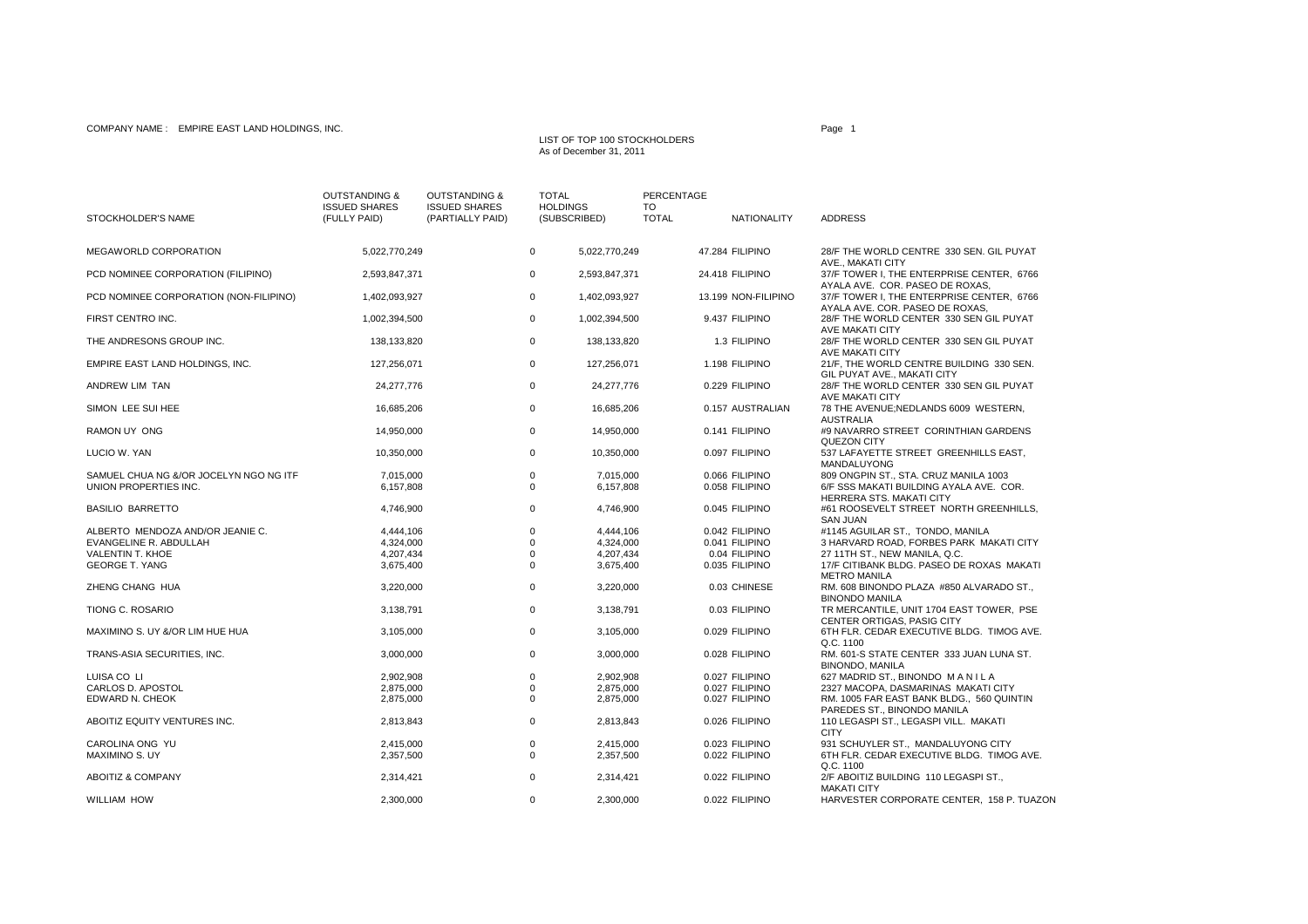|                                                |           |             |           |                 | BLVD. COR. 7TH AVE.,                                                 |      |
|------------------------------------------------|-----------|-------------|-----------|-----------------|----------------------------------------------------------------------|------|
| SAN-TEH A.K.A. DANIE LAI                       | 2,129,800 | $\Omega$    | 2,129,800 | 0.02 TAIWANESE  | 3A GOLDLAND TWR, 10 EISENHOWEER ST.,<br><b>GREENHILLS SAN JUAN</b>   |      |
| CHAK CHING CHAN                                | 1,759,500 | $\mathbf 0$ | 1,759,500 | 0.017 FILIPINO  | 1539 DOROTEO JOSE STREET STA. CRUZ,<br><b>MANILA</b>                 |      |
| ANTONIO ABRERA                                 | 1,725,000 | $\mathbf 0$ | 1,725,000 | 0.016 FILIPINO  | INFOMAN, GROUND FLR. MJL BLDG. 1175<br>PASONG TAMO MAKATI CITY       |      |
| CHIN HSIANG WANG                               | 1,725,000 | $\mathbf 0$ | 1,725,000 | 0.016 TAIWANESE | 422 QUIRINO HIGHWAY QUEZON CITY                                      |      |
| PABLO N. PUA                                   | 1,725,000 | $\Omega$    | 1,725,000 | 0.016 FILIPINO  | RM. 803 CHINATOWN STEEL TOWER ASUNCION<br>ST., BINONDO MANILA        |      |
| FIRST ABACUS FINANCIAL HOLDINGS<br>CORPORATION | 1,650,000 | $\Omega$    | 1,650,000 | 0.016 FILIPINO  | UNIT E-3001, PSE CENTRE EXCHANGE ROAD,<br>ORTIGAS COMPLEX            |      |
| FRANCISCO L. BENEDICTO                         | 1,610,000 | $\Omega$    | 1,610,000 | 0.015 FILIPINO  | B. BENEDICTO & SONS COMPANY 99-101<br>PLARIDEL STREET CEBU CITY 6000 |      |
| LAWRENCE MENDOZA AND/OR ALBERTO                | 1,583,320 | $\Omega$    | 1,583,320 | 0.015 FILIPINO  | 1145 AGUILAR ST. MANILA                                              |      |
| LEONCIO TAN TIU                                | 1,495,000 | $\Omega$    | 1,495,000 | 0.014 FILIPINO  | 522 NUEVA STREET BINONDO, MANILA                                     |      |
| UNION BANK OF THE PHILS.                       | 1,437,730 | $\Omega$    | 1,437,730 | 0.014 FILIPINO  | SSS MAKATI BUILDING AYALA AVENUE, MAKATI                             |      |
|                                                |           | $\Omega$    |           |                 |                                                                      |      |
| ERRAMON I. ABOITIZ                             | 1,418,354 |             | 1,418,354 | 0.013 FILIPINO  | 110 LEGASPI ST., LEGASPI VILL. MAKATI<br><b>CITY</b>                 |      |
| UNITED LIFE ASSURANCE CORP.                    | 1,405,300 | $\Omega$    | 1,405,300 | 0.013 FILIPINO  | 6/F FEDERAL TOWER BLDG. DASMARINAS ST.<br>COR.                       |      |
| MANUEL LOPEZ AND/OR MA. TERESA LOPEZ           | 1,380,638 | $\mathbf 0$ | 1,380,638 | 0.013 FILIPINO  | 841 HARVARD ST., WACK-WACK<br>VILLAGE, MANDALUYONG CITY              |      |
| LUIS ANG AND/OR LISA ANG                       | 1,312,150 | $\mathbf 0$ | 1,312,150 | 0.012 FILIPINO  | 1333 CABALLERO ST. DASMARINAS VILLAGE,<br><b>MAKATI CITY</b>         |      |
| <b>EDAN CORPORATION</b>                        | 1,277,972 | $\Omega$    | 1,277,972 | 0.012 FILIPINO  | 562 HOLY CROSS STREET BO. GREENHILLS,<br><b>MANDALUYONG</b>          |      |
| ABOITIZ & COMPANY, INC.                        | 1,189,100 | $\Omega$    | 1,189,100 | 0.011 FILIPINO  | P.O. BOX 65 CEBU CITY 6000                                           |      |
| ABOITIZ EQUITY & VENTURES                      | 1,189,100 | $\Omega$    | 1,189,100 | 0.011 FILIPINO  | P.O. BOX 65 CEBU CITY 6000                                           |      |
| CONSTANTINO CHUA AND/OR WILLINGTON             |           | $\Omega$    |           | 0.011 FILIPINO  | RM. 307 WELLINGTON BLDG., ORIENTE ST.,                               |      |
| AND/OR GEORGE WY                               | 1,150,000 |             | 1,150,000 |                 | <b>BINONDO, MANILA</b>                                               |      |
| ROSA ALEXANDRA UY                              | 1,150,000 | $\Omega$    | 1,150,000 | 0.011 FILIPINO  | #6 MOLAVE ST., FORBES PARK MAKATI CITY                               |      |
| ROBERT C. TAN                                  | 1,094,662 | $\Omega$    | 1,094,662 | 0.01 FILIPINO   | MARIA LUISA PARK, BANILAD CEBU CITY 6000                             |      |
| WILLINGTON W. CHUA                             | 1,035,000 | $\Omega$    | 1,035,000 | 0.01 FILIPINO   | RM. 307 WELLINGTON BLDG. ORIENTE ST.<br><b>BINONDO MANILA</b>        |      |
| SALLY T. GO                                    | 1,035,000 | $\mathbf 0$ | 1,035,000 | 0.01 FILIPINO   | #1010 BASILAN, INSULAR VILL.II DAVAO CITY                            | 8000 |
| SAMUEL NG                                      | 1,035,000 | $\mathbf 0$ | 1,035,000 | 0.01 FILIPINO   | 54 FELIX MANALO STREET SAN JUAN, METRO<br><b>MANILA</b>              |      |
| JULIE WONG PUA                                 | 1,035,000 | $\Omega$    | 1,035,000 | 0.01 FILIPINO   | MANLAR RICE MILL MABINI, SANTIAGO CITY                               | 3311 |
| FLORA B. CHUA                                  | 1,028,972 | $\mathbf 0$ | 1,028,972 | 0.01 FILIPINO   | #35 DON V. MADRIGAL AVENUE CORINTHIAN<br><b>GARDENS, QUEZON CITY</b> |      |
| <b>EMILY BENEDICTO</b>                         | 1,000,000 | $\mathbf 0$ | 1,000,000 | 0.009 FILIPINO  | 101 PLARIDEL STREET CEBU CITY 6000                                   |      |
| WINSTON S. CO                                  | 998,707   | $\Omega$    | 998.707   | 0.009 CHINESE   | 23 LOPEZ JUANA STREET AYALA HEIGHTS,                                 |      |
|                                                |           |             |           |                 | QUEZON CITY                                                          |      |
| JULIET U. BANGAYAN                             | 920,000   | $\Omega$    | 920,000   | 0.009 FILIPINO  | 395 COLUMBIA ST., GREENHILLS EAST,<br>MANDALUYONG CITY               |      |
| CARMELINO O. DIONIDO                           | 909,121   | $\mathbf 0$ | 909,121   | 0.009 FILIPINO  | 2490 JUAN LUNA ST., TONDO, MANILA                                    |      |
| FLORA NG SIU KHENG                             | 864,800   | $\mathbf 0$ | 864,800   | 0.008 FILIPINO  | 23 CAMBRIDGE CIRCLE, NORTH FORBES PARK<br><b>MAKATI CITY</b>         |      |
| <b>OOI POAY LUM</b>                            | 864,800   | $\Omega$    | 864,800   | 0.008 MALAYSIAN | NO. 58 TAMAN JESSELTON 10450 PENANG,<br><b>MALAYSIA</b>              |      |
| VICTORIANO SY SR.                              | 849,122   | $\Omega$    | 849,122   | 0.008 FILIPINO  | C/O GLOBESCO, INC. 192 STO. DOMINGO<br><b>AVENUE QUEZON CITY</b>     |      |
| CENTURY SECURITIES CORPORATION A/C 888         | 842,747   | $\Omega$    | 842,747   | 0.008 FILIPINO  | 1105 GALLERIA CORPORATE CENTER PASIG CITY                            |      |
| BENILDA S. SANTOS                              | 830,000   | $\Omega$    | 830,000   | 0.008 FILIPINO  | 21 TIRAD PASS ST., AYALA HEIGHTS QUEZON                              |      |
|                                                |           |             |           |                 | <b>CITY 1100</b>                                                     |      |
| ELIZABETH K. SO                                | 805,000   | $\Omega$    | 805,000   | 0.008 FILIPINO  | 541-B SILENCIO ST., QUEZON CITY                                      |      |
| WILLIAM K. SO                                  | 805,000   | $\Omega$    | 805,000   | 0.008 FILIPINO  | 541-C SILENCIO ST., QUEZON CITY                                      |      |
| BAUHINIA MANAGEMENT INC.                       | 787,750   | $\Omega$    | 787,750   | 0.007 FILIPINO  | C/O ABOTIZ & CO., INC. 110 LEGASPI ST.,<br><b>MAKATI CITY</b>        |      |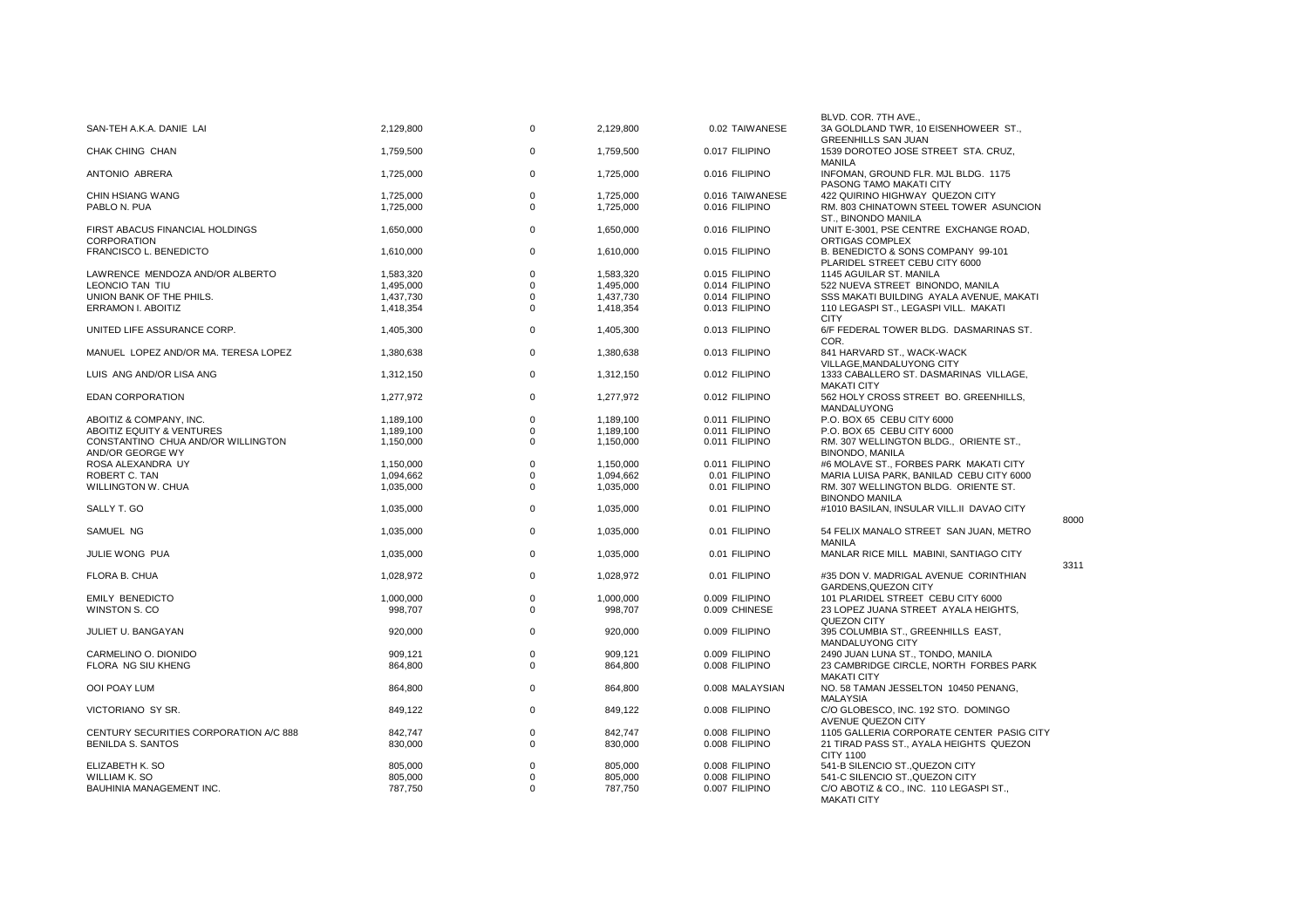| KIM LAO<br>CONSOLIDATED DISTILLERS OF THE FAR EAST<br>INC. | 779,424<br>759,964 | 0<br>$\mathbf 0$           | 779,424<br>759,964 | 0.007 FILIPINO<br>0.007 FILIPINO | 55 MANGUSTAN ROAD MALABON, METRO MANILA<br>28/F WORLD CENTER 330 SEN GIL PUYAT AVE<br><b>MAKATI CITY</b>       |
|------------------------------------------------------------|--------------------|----------------------------|--------------------|----------------------------------|----------------------------------------------------------------------------------------------------------------|
| ANTONIO INIGO SARTE                                        | 747,500            | $\mathbf 0$                | 747,500            | 0.007 FILIPINO                   | 001-D DUNHILL DRIVE KM. 18 SEVERINA<br>PARANAQUE, METRO MLA.                                                   |
| MARIANO O. CHUA                                            | 690,000            | $\mathbf 0$                | 690,000            | 0.006 FILIPINO                   | SUITE 901 9TH FLOOR, TYTANA TOWER, PLAZA<br>LORENZO RUIZ, BINONDO MLA.                                         |
| LUCILA COCHICO                                             | 690,000            | $\mathbf 0$                | 690,000            | 0.006 FILIPINO                   | MJS ELECTRICAL RM. 307 PANORAMA BUILDING<br><b>CALOOCAN CITY</b>                                               |
| ALBERTO Q. GOCHANGCO                                       | 690,000            | $\mathbf 0$                | 690,000            | 0.006 FILIPINO                   | 17 ADAMS ST., FILINVEST SOUTH BINAN,<br>LAGUNA 4024                                                            |
| HUNG SEK PUI AND/OR CHAN PUI FAI                           | 690,000            | $\mathbf 0$                | 690,000            | 0.006 HONGKONG NAT               | UNIT 21 SAMAR VILLE TOWNHOMES SOUTH<br>TRIANGLE QUEZON CITY                                                    |
| CONRADO VICENTE<br>ALBERTO GOCHANGCO                       | 690,000<br>667,000 | $\mathbf 0$<br>$\mathbf 0$ | 690,000<br>667,000 | 0.006 FILIPINO<br>0.006 FILIPINO | 202 J. BASA STREET SAN JUAN, METRO MANILA<br>C/O CITI APPLIANCE NATIONAL HIGHWAY<br>PARIAN CALAMBA LAGUNA 4027 |
| PETER DATA ITF ESTRELLITA                                  | 648,600            | $\mathbf 0$                | 648,600            | 0.006 FILIPINO                   | 11/F SOLIDBANK BLDG. PASEO DE ROXAS,<br><b>MAKATI CITY</b>                                                     |
| VICTORIANO G. SY JR.                                       | 648,600            | $\mathbf 0$                | 648,600            | 0.006 FILIPINO                   | 401 COLUMBIA ST., GREENHILLS EAST,<br><b>MANDALUYONG CITY</b>                                                  |
| <b>WONG CHI SAM</b>                                        | 618,240            | $\mathbf 0$                | 618,240            | 0.006 FILIPINO                   | S1120 STATE CENTER BUILDING 333 JUAN LUNA<br>STREET BINONDO, MANILA                                            |
| LEE KENG CHUA                                              | 596,572            | $\mathbf 0$                | 596,572            | 0.006 FILIPINO                   | #35 DON V. MADRIGAL AVE. CORINTHIAN<br><b>GARDENS QUEZON CITY</b>                                              |
| INTERNATIONAL POLYMER CORP.                                | 586,960            | $\mathbf 0$                | 586,960            | 0.006 FILIPINO                   | 26/F PACIFIC STAR BLDG., MAKATI AVE. COR.<br>SEN. GI LPUYAT AVE., MAKATI CITY                                  |
| <b>BASILIO BARETTO</b>                                     | 575,000            | $\mathbf 0$                | 575,000            | 0.005 FILIPINO                   | 61 ROOSEVELT STREET, NORTH GREENHILLS,<br>SAN JUAN, METRO MANIL                                                |
| WALTER CO AND/OR GENEVIEVE CO                              | 575,000            | $\mathbf 0$                | 575,000            | 0.005 FILIPINO                   | 5060 SAN RAFAEL EXT. MANDALUYONG CITY                                                                          |
| PHILIP Z. DABAO                                            | 575,000            | $\mathbf 0$                | 575,000            | 0.005 FILIPINO                   | #1 BEGONIA ST. CAPITOLVILLE II BACOLOD<br>CITY 6100                                                            |
| EDMUND H. GO                                               | 575,000            | $\mathbf 0$                | 575,000            | 0.005 FILIPINO                   | C/O FILMON HARDWARE INC. P.O. BOX 390,<br>CEBU CITY 6000                                                       |
| <b>BENITO LAO</b>                                          | 575,000            | 0                          | 575,000            | 0.005 FILIPINO                   | 485 LAVEZARES ST. BINONDO, MANILA                                                                              |
| LIN FENG                                                   | 575,000            | 0                          | 575,000            | 0.005 CHINESE                    | PENTHOUSE BINONDO PLAZA #850 ALVARADO<br>ST., BINONDO MANILA                                                   |
| ELIZABETH L. SY                                            | 565,504            | $\mathbf 0$                | 565,504            | 0.005 FILIPINO                   | 401 COLUMBIA ST., GREENHILLS EAST,<br>MANDALUYONG CITY                                                         |
| <b>WU-PANG YAO</b>                                         | 558,000            | $\mathbf 0$                | 558,000            | 0.005 TAIWANESE                  | 23/F NO. 447, SEC. 3 WEN-SHING ROAD<br>TAICHING TAIWAN R.O.C.                                                  |
| SALLY KHO                                                  | 548,642            | $\mathbf 0$                | 548,642            | 0.005 FILIPINO                   | UNIT 27 CITY GARDEN TOWNHOUSE 208<br>PASADENA DRIVE, SAN JUAN MM                                               |
| ESTHER A. VIBAL                                            | 525,366            | $\mathbf 0$                | 525,366            | 0.005 FILIPINO                   | DON PEPE CORNER SIROUN STREET STA. MESA<br><b>HEIGHTS, QUEZON CITY</b>                                         |
| SHIRLEY T. LEE                                             | 520,743            | $\mathbf 0$                | 520,743            | 0.005 FILIPINO                   | 11 DON VICENTE MADRIGAL AVE., CORINTHIAN<br><b>GARDEN, QUEZON CITY</b>                                         |
| HORACIO E. PASCUAL AND/OR FELICITAS V.<br><b>PASCUAL</b>   | 517,500            | $\mathbf 0$                | 517,500            | 0.005 FILIPINO                   | 907 EIFFEL RD. LE MARICHE SUBD 222 E.<br>RODRIGUEZ SR., AVENUE QUEZON CITY                                     |
| LUISA CO LI                                                | 492,430            | $\mathbf 0$                | 492,430            | 0.005 FILIPINO                   | 627 MADRID ST., BINONDO MANILA                                                                                 |
| ELIODORO J. RAVALO                                         | 476,100            | $\mathbf 0$                | 476,100            | 0.004 FILIPINO                   | ASIAN MANSION II LPH 01, 107 DELA ROSA<br>COR. NIEVA STS. LEGASPI VILLAGE                                      |
| <b>ASTRA SECURITIES CORPORATION</b>                        | 474,720            | $\mathbf 0$                | 474,720            | 0.004 FILIPINO                   | UNITS 1204-1205, TOWER 1 & EXCHANGE<br>PLAZA, AYALA AVE. COR. PASEO DE                                         |
| JAMES C. TSANG                                             | 471,224            | $\mathbf 0$                | 471,224            | 0.004 FILIPINO                   | VICTORY CONST. SUPPLY SANTIAGO CITY 3311                                                                       |
| JOSEFINA A. PASCUAL                                        | 467.820            | $\mathbf 0$                | 467.820            | 0.004 FILIPINO                   | GEN. TRIAS, CAVITE 4107                                                                                        |
| DIOSDADO M. HOLGADO                                        | 460,000            | $\mathbf 0$                | 460,000            | 0.004 FILIPINO                   | 20 D. TUASON ST. BF HOMES PARANAQUE,<br><b>METRO MANILA</b>                                                    |
| LILIA NARVAEZ                                              | 460.000            | $\mathbf 0$                | 460,000            | 0.004 FILIPINO                   | A-01 POBLACION, TRINIDAD BENGUET 2601                                                                          |
| OCBC SECURITIES PHILS., INC. A/C<br>#ICESAR01              | 445,625            | $\mathbf 0$                | 445,625            | 0.004 FILIPINO                   | UNIT 2502-A, PSE CENTRE, WEST TOWER,<br>EXCHANGE ROAD, ORTIGAS CRT, PASIG CITY                                 |
| OCBC SECURITIES PHILS., INC. A/C<br>#IJOPAS01              | 445,625            | $\mathbf 0$                | 445,625            | 0.004 FILIPINO                   | UNIT 2502-A PSE CENTRE WEST TOWER<br>EXCHANGE RD. ORTIGAS CENTER PASIG CITY                                    |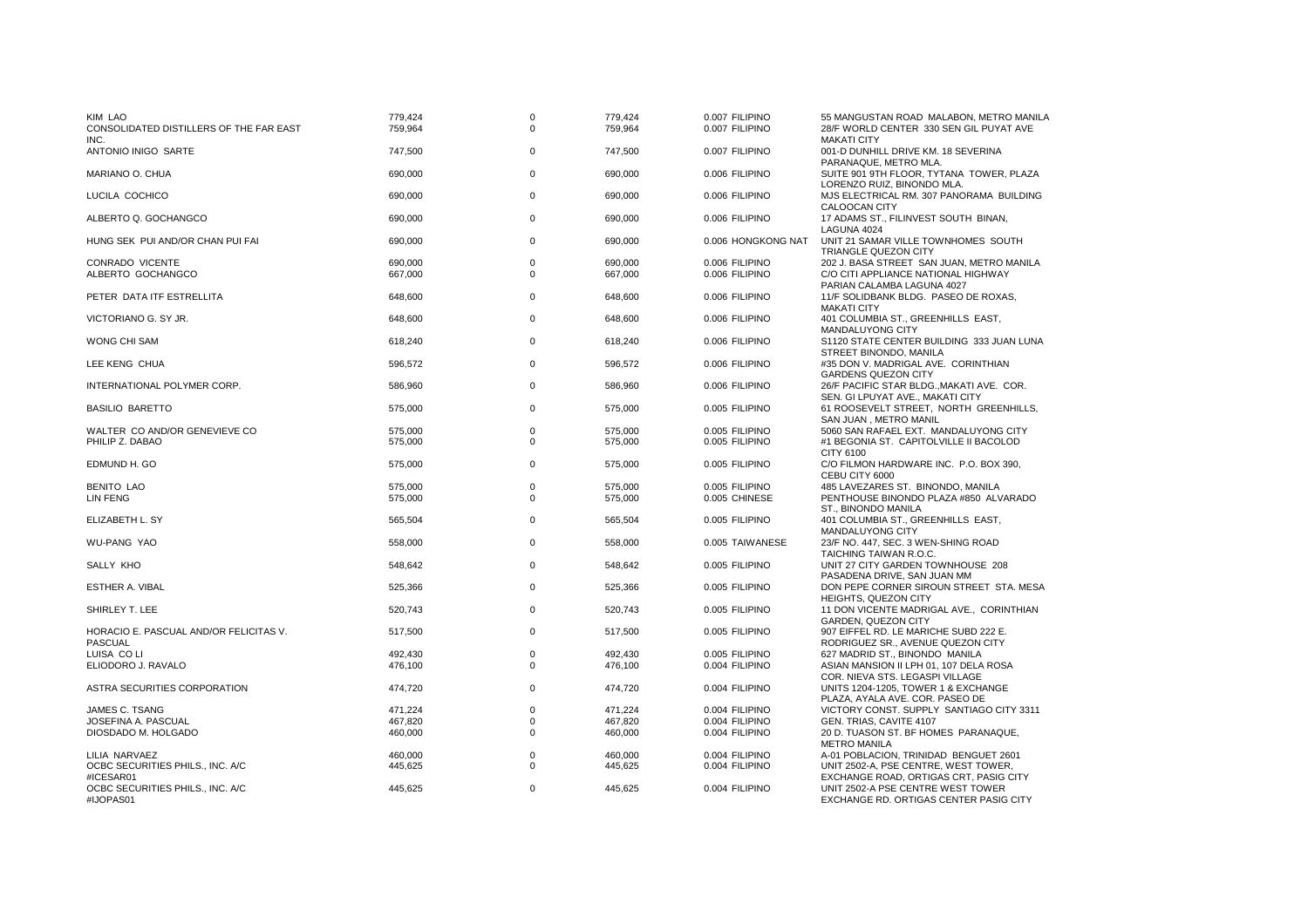| LUZ ANG                                          | 434,562        | $\mathbf 0$ | 434,562        | 0.004 FILIPINO  | 506 GENERAL MASCARADO ST., LITTLE BAGUIO,<br>SAN JUAN M.M.                     |
|--------------------------------------------------|----------------|-------------|----------------|-----------------|--------------------------------------------------------------------------------|
| MARITES MENDOZA AND/OR ALBERTO MENDOZA           | 432,400        | $\mathbf 0$ | 432,400        | 0.004 FILIPINO  | 1145 AGUILAR STREET TONDO, MNILA                                               |
| KRISTINE C. YAO                                  | 412,500        | $\mathbf 0$ | 412,500        | 0.004 FILIPINO  | 30-D PACIFIC PLAZA CONDOMINIUM AYALA AVE.<br><b>MAKATI CITY</b>                |
| EDGARDO C. CARPIO                                | 409,860        | 0           | 409,860        | 0.004 FILIPINO  | #67 MARANAW RD., LA VISTA SUBD LOYOLA<br><b>HEIGHTS, QUEZON CITY</b>           |
| ALFREDO E. BUERGO                                | 402,500        | 0           | 402,500        | 0.004 FILIPINO  | LOT 25 BLOCK 57 ORCHIDS ST. SGH VILLAGE,<br><b>MUNTINLUPA CITY</b>             |
| BERNARDO A. HAO                                  | 402,500        | $\mathbf 0$ | 402,500        | 0.004 FILIPINO  | C/O CASA CIUDAD AUTO SERVICE CENTER #51<br>#53 KABIGNAYAN ST., TATALON, QUEZON |
| <b>MAURICE THEORET</b>                           | 399,682        | $\mathbf 0$ | 399,682        | 0.004 FILIPINO  | MIMOSA DRIVE MIMOSA LEISURE ESTATE CLARK<br>FIELD PAMPANGA 2009                |
| BENJAMIN S. GELI AND/OR NELIA O. GELI            | 396,750        | 0           | 396,750        | 0.004 FILIPINO  | 80 V. MAPA STREET DAVAO CITY 8000                                              |
| MANUEL M. LOPEZ                                  | 394,680        | $\mathbf 0$ | 394,680        | 0.004 FILIPINO  | 841 HARVARD T., WACK WACK VILL<br><b>MANDALUYONG</b>                           |
| <b>CESAR S. ARNALDO</b>                          | 392,150        | $\mathbf 0$ | 392,150        | 0.004 FILIPINO  | RM. 303 NBV BLDG., 1191 MA. OROSA ST.,<br>ERMITA, MANILA                       |
| ZENAIDA P. ALCANTARA AND/OR LUIS M.<br>ALCANTARA | 391,000        | $\mathbf 0$ | 391,000        | 0.004 FILIPINO  | NO. 6 4TH ST, BBB, MARULAS VALENZUELA<br><b>CITY</b>                           |
| ANTHONY M. TE                                    | 388,079        | $\mathbf 0$ | 388,079        | 0.004 FILIPINO  | 33 C BAYVIEW DR., BAYVIEW VILL TAMBO,<br>PARANAQUE                             |
| <b>BEN-TZAO CHERNG</b>                           | 386,032        | $\mathbf 0$ | 386,032        | 0.004 TAIWANESE | 12/F BA-LEPANTO BUILDING PASEO DE ROXAS.<br><b>MAKATI CITY</b>                 |
| MIGUEL O. PINEDA                                 | 378,350        | $\mathbf 0$ | 378.350        | 0.004 FILIPINO  | DON JOSE VILLAGE B. RODRIGUEZ STREET CEBU<br>CITY 6000                         |
| VICTORIANO SY JR.                                | 369.095        | $\mathbf 0$ | 369.095        | 0.003 FILIPINO  | 192 STO, DOMINGO QUEZON CITY                                                   |
| <b>BENJAMIN TAN UY</b>                           | 368,000        | $\Omega$    | 368,000        | 0.003 FILIPINO  | #36 NORTH SUSANA AVE NORTH SUSANA<br><b>EXECUTIVE VILLAGE QUEZON CITY</b>      |
| <b>GEORGE T. YANG</b>                            | 367,540        | 0           | 367,540        | 0.003 FILIPINO  | 24 STO. TOMAS ST., URDANETA VILL. MAKATI                                       |
| <b>JUSTINO H. CACANINDIN</b>                     | 365,539        | $\Omega$    | 365,539        | 0.003 FILIPINO  | 4/F SYCIPLAW CTR. 105 PASEO DE ROXAS,<br><b>MAKATI CITY</b>                    |
| ELIZABETH L. SY                                  | 357.902        | $\mathbf 0$ | 357.902        | 0.003 FILIPINO  | C/O GLOBESCO. INC. 192 STO. DOMINGO<br>AVENUE QUEZON CITY                      |
| ANTONIO L. CARDINO                               | 356,500        | $\mathbf 0$ | 356.500        | 0.003 FILIPINO  | 24 EMERALD ST., SEVERINA 18 SUBD. WEST<br>SERVICE RD. PARANAQUE CITY           |
| JOHN T. LAO                                      | 356,500        | $\mathbf 0$ | 356.500        | 0.003 FILIPINO  | 318 GUNAO STREET QUIAPO, MANILA                                                |
| MANUEL GONZALES                                  | 355,810        | 0           | 355,810        | 0.003 FILIPINO  | 76 SPEAKER PEREZ ST. QUEZON CITY                                               |
| AIM SCIENTIFIC RESEARCH FOUNDATION,              | 349,600        | $\Omega$    | 349,600        | 0.003 FILIPINO  | AIM BLDG. PASEO DE ROXAS,                                                      |
| <b>GRAND TOTAL</b>                               | 10.494.950.366 | $\mathbf 0$ | 10,494,950,366 |                 |                                                                                |

Certified true and correct: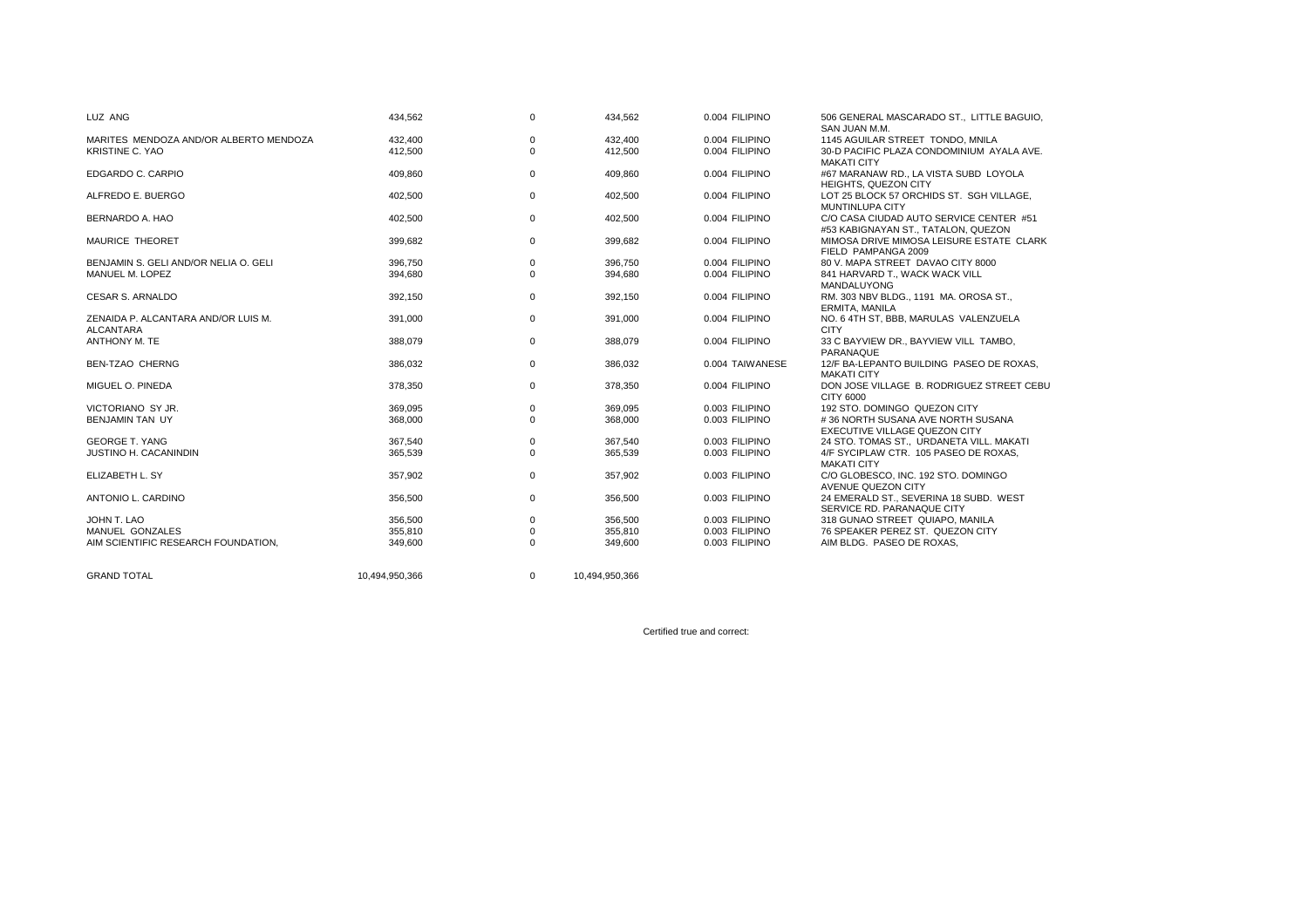

## Philippine Depository & Trust Corp.

TOP 100 PDTC PARTICIPANTS

| <b>Security ID: ELI000000000</b> |                             | <b>Security Name:</b>                    | <b>EMPIRE EAST</b>                                      |                                           |                  |            |
|----------------------------------|-----------------------------|------------------------------------------|---------------------------------------------------------|-------------------------------------------|------------------|------------|
|                                  | Transfer Agent: EQBKTA00000 |                                          | <b>Transfer Agent Name:</b>                             | BANCO DE ORO UNIBANK, INC. TRANSFER AGENT |                  |            |
| S. No.                           | <b>BPID</b>                 | <b>BPNAME</b>                            |                                                         |                                           | <b>HOLDING</b>   | %HOLDING   |
|                                  | 16700000000                 | AURORA SECURITIES, INC.                  |                                                         |                                           | 1,543,290,989.00 | 38.6228794 |
| 2                                | 25300000000                 | TOWER SECURITIES, INC.                   |                                                         |                                           | 205,600,847.00   | 5.1454306  |
| 3                                | 26600000000                 |                                          | VICSAL SECURITIES & STOCK BROKERAGE, INC.               |                                           | 151,656,628.00   | 3.7954059  |
| 4                                | 12600000000                 | <b>BPI SECURITIES CORPORATION</b>        |                                                         |                                           | 108,471,486.00   | 2.7146411  |
| 5                                | 26900000000                 | <b>WEALTH SECURITIES, INC.</b>           |                                                         |                                           | 100,438,380.00   | 2.5136021  |
| 6                                | 11100000000                 | ANSALDO, GODINEZ & CO., INC.             |                                                         |                                           | 98,265,780.00    | 2.4592299  |
|                                  | 38900000000                 | KING'S POWER SECURITIES, INC.            |                                                         |                                           | 90,067,972.00    | 2.2540690  |
| 8                                | 10200000000                 | ABACUS SECURITIES CORPORATION            |                                                         |                                           | 74,015,975.00    | 1.8523468  |
| 9                                | CITI1000000                 | <b>CITIBANK N.A.</b>                     |                                                         |                                           | 67,702,411.00    | 1.6943416  |
| 10                               | 20300000000                 | CITISECONLINE.COM, INC.                  |                                                         |                                           | 56,081,774.00    | 1.4035199  |
| 11                               | 15400000000                 |                                          | EVERGREEN STOCK BROKERAGE & SEC., INC.                  |                                           | 54,868,648.00    | 1.3731598  |
| 12                               | 22000000000                 | ATR-KIM ENG SECURITIES, INC.             |                                                         |                                           | 49,334,904.00    | 1.2346706  |
| 13                               | 11200000000                 | AB CAPITAL SECURITIES, INC.              |                                                         |                                           | 45,725,159.00    | 1.1443320  |
| 14                               | 12900000000                 | SINCERE SECURITIES CORPORATION           |                                                         |                                           | 45,483,934.00    | 1.1382951  |
| 15                               | 26700000000                 |                                          | FIRST METRO SECURITIES BROKERAGE CORP.                  |                                           | 45,002,181.00    | 1.1262386  |
| 16                               | 14300000000                 | DAVID GO SECURITIES CORP.                |                                                         |                                           | 44,419,068.00    | 1.1116454  |
| 17                               | 28600000000                 | SOLAR SECURITIES, INC.                   |                                                         |                                           | 43,912,632.00    | 1.0989712  |
| 18                               | 13300000000                 | CITISECURITIES, INC.                     |                                                         |                                           | 38,821,213.00    | 0.9715517  |
| 19                               | 23000000000                 |                                          | <b>QUALITY INVESTMENTS &amp; SECURITIES CORPORATION</b> |                                           | 38,333,864.00    | 0.9593552  |
| 20                               | 24700000000                 |                                          | STANDARD SECURITIES CORPORATION                         |                                           | 38,232,955.00    | 0.9568298  |
| 21                               | 12400000000                 | <b>B. H. CHUA SECURITIES CORPORATION</b> |                                                         |                                           | 36,726,906.00    | 0.9191390  |
| $\overline{22}$                  | 28200000000                 | PCCI SECURITIES BROKERS CORP.            |                                                         |                                           | 36,570,609.00    | 0.9152274  |
| 23                               | 27900000000                 | <b>BDO SECURITIES CORPORATION</b>        |                                                         |                                           | 32,651,639.00    | 0.8171501  |
| 24                               | 20000000000                 |                                          | MANDARIN SECURITIES CORPORATION                         |                                           | 31,179,665.00    | 0.7803120  |
| $\overline{25}$                  | 10300000000                 |                                          | <b>ACCORD CAPITAL EQUITIES CORPORATION</b>              |                                           | 29,757,153.00    | 0.7447117  |
| $\overline{26}$                  | 23600000000                 | R. NUBLA SECURITIES, INC.                |                                                         |                                           | 28,723,807.00    | 0.7188509  |
| $\overline{27}$                  | 10100000000                 | A & A SECURITIES, INC.                   |                                                         |                                           | 27,421,961.00    | 0.6862705  |
| $\overline{28}$                  | 11000000000                 |                                          | ANGPING & ASSOCIATES SECURITIES, INC.                   |                                           | 26,910,350.00    | 0.6734668  |

.. j

"

**RRXPS104** 

em Dane 15/29/2011

**TCSUSERS**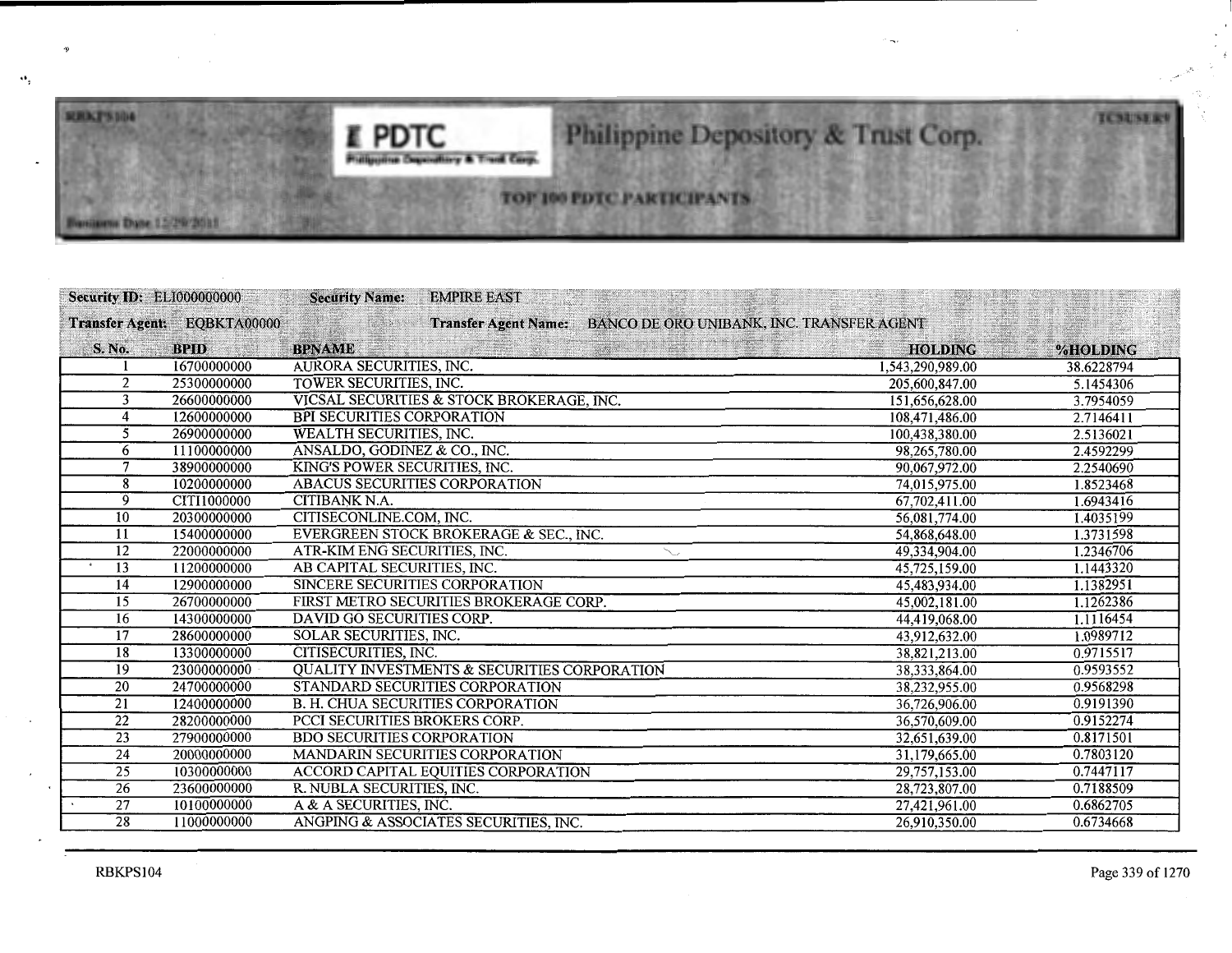| <b>Security ID: EL1000000000</b> |                             | <b>Security Name:</b>             | <b>EMPIRE EAST</b>                                             | 医子宫关节 化树脂 医特鲁氏体 化二甲基苯甲基                               |                |                 |
|----------------------------------|-----------------------------|-----------------------------------|----------------------------------------------------------------|-------------------------------------------------------|----------------|-----------------|
|                                  | Transfer Agent: EQBKTA00000 |                                   | Transfer Agent Name: BANCO DE ORO UNIBANK, INC. TRANSFER AGENT |                                                       |                |                 |
| S. No.                           | <b>BPID</b>                 | <b>BPNAME</b>                     |                                                                | <u> 1999 - Johann Barn, mars ann an Carl ann an C</u> | <b>HOLDING</b> | <b>%HOLDING</b> |
| $\overline{29}$                  | 11500000000                 | SB EQUITIES, INC.                 |                                                                |                                                       | 26,019,151.00  | 0.6511634       |
| $\overline{30}$                  | 15000000000                 |                                   | EASTERN SECURITIES DEVELOPMENT CORPORATION                     |                                                       | 25,364,719.00  | 0.6347853       |
| $\overline{31}$                  | 27500000000                 | YAO & ZIALCITA, INC.              |                                                                |                                                       | 24,911,283.00  | 0.6234375       |
| $\overline{32}$                  | 17000000000                 | <b>GOLDSTAR SECURITIES, INC.</b>  |                                                                |                                                       | 23,711,548.00  | 0.5934126       |
| $\overline{33}$                  | 14700000000                 | E. CHUA CHIACO SECURITIES, INC.   |                                                                |                                                       | 22,595,266.00  | 0.5654761       |
| $\overline{34}$                  | 21800000000                 | PAN ASIA SECURITIES CORP.         |                                                                |                                                       | 21,486,427.00  | 0.5377260       |
| $\overline{35}$                  | 25900000000                 | <b>UCPB SECURITIES, INC.</b>      |                                                                |                                                       | 21,171,067.00  | 0.5298337       |
| 36                               | <b>HSBC1000000</b>          |                                   | THE HONGKONG AND SHANGHAI BANKING CORP. LTD. - CLIENTS' ACCT.  |                                                       | 20,400,507.00  | 0.5105494       |
| $\overline{37}$                  | 17400000000                 | HDI SECURITIES, INC.              |                                                                |                                                       | 20,375,005.00  | 0.5099112       |
| $\overline{38}$                  | 13600000000                 | TRITON SECURITIES CORP.           |                                                                |                                                       | 20,048,104.00  | 0.5017301       |
| $\overline{39}$                  | 21700000000                 | RCBC SECURITIES, INC.             |                                                                |                                                       | 19,366,113.00  | 0.4846624       |
| $\overline{40}$                  | <b>UCPB1000000</b>          |                                   | UNITED COCONUT PLANTERS BANK-TRUST BANKING                     |                                                       | 19,038,483.00  | 0.4764630       |
| $\overline{41}$                  | 12200000000                 | BELSON SECURITIES, INC.           |                                                                |                                                       | 18,612,395.00  | 0.4657996       |
| $\overline{42}$                  | <b>SCBK1000000</b>          | STANDARD CHARTERED BANK           |                                                                |                                                       | 18,409,980.00  | 0.4607339       |
| $\overline{43}$                  | 16900000000                 | <b>JSG SECURITIES, INC.</b>       |                                                                |                                                       | 18,052,360.00  | 0.4517840       |
| 44                               | 32800000000                 | <b>DW CAPITAL INC.</b>            |                                                                |                                                       | 17,882,052.00  | 0.4475218       |
| $\overline{45}$                  | 23300000000                 | R. COYIUTO SECURITIES, INC.       |                                                                |                                                       | 16,650,226.00  | 0.4166937       |
| $\overline{46}$                  | 11800000000                 | ASIASEC EQUITIES, INC.            |                                                                |                                                       | 16,618,032.00  | 0.4158880       |
| $\overline{47}$                  | <b>DEUB1000000</b>          |                                   | DEUTSCHE BANK MANILA-CLIENTS A/C                               |                                                       | 15,941,396.00  | 0.3989543       |
| $\overline{48}$                  | 17200000000                 | <b>GUILD SECURITIES, INC.</b>     |                                                                |                                                       | 15,815,751.00  | 0.3958099       |
| 49                               | 20800000000                 | MDR SECURITIES, INC.              |                                                                |                                                       | 13,656,819.00  | 0.3417798       |
| $\overline{50}$                  | 16800000000                 |                                   | GLOBALINKS SECURITIES & STOCKS, INC.                           |                                                       | 12,259,993.00  | 0.3068224       |
| $\overline{51}$                  | 24600000000                 | <b>SUMMIT SECURITIES, INC.</b>    |                                                                |                                                       | 11,636,833.00  | 0.2912270       |
| $\overline{52}$                  | 23500000000                 |                                   | REGINA CAPITAL DEVELOPMENT CORPORATION                         |                                                       | 11,389,235.00  | 0.2850305       |
| $\overline{53}$                  | 23800000000                 | R. S. LIM & CO., INC.             |                                                                |                                                       | 10,937,273.00  | 0.2737196       |
| $\overline{54}$                  | 27800000000                 | YU & COMPANY, INC.                |                                                                |                                                       | 10,842,855.00  | 0.2713567       |
| $\overline{55}$                  | 22500000000                 | PREMIUM SECURITIES, INC.          |                                                                |                                                       | 10,647,867.00  | 0.2664768       |
| $\overline{56}$                  | 24700000005                 |                                   | PIONEER INSURANCE & SURETY CORPORATION ACCOUNT #2              |                                                       | 10,510,000.00  | 0.2630265       |
| $\overline{57}$                  | PABC1000000                 |                                   | AB CAPITAL & INVESTMENT CORP. - TRUST & INVESTMENT DIV.        |                                                       | 10,140,043.00  | 0.2537679       |
| $\overline{58}$                  | DEUB2000007                 |                                   | DEUTSCHE BANK AG MANILA BRANCH A/C CLIENTS DEUB20              |                                                       | 10,124,589.00  | 0.2533811       |
| $\overline{59}$                  | 18000000000                 | I. B. GIMENEZ SECURITIES, INC.    |                                                                |                                                       | 9,486,872.00   | 0.2374214       |
| 60                               | 18100000000                 | <b>INVESTORS SECURITIES, INC.</b> |                                                                |                                                       | 9,427,953.00   | 0.2359469       |
| 61                               | 21900000000                 | PAPA SECURITIES CORPORATION       |                                                                |                                                       | 9,265,527.00   | 0.2318820       |
| 62                               | 20600000000                 | MERIDIAN SECURITIES, INC.         |                                                                |                                                       | 9,062,330.00   | 0.2267967       |
| 63                               | 14000000000                 | <b>IGC SECURITIES INC.</b>        |                                                                |                                                       | 8,613,548.00   | 0.2155653       |
| 64                               | 24700000007                 | PIONEER LIFE INC. ACCOUNT #2      |                                                                |                                                       | 8,500,000.00   | 0.2127236       |
| 65                               | 16900000003                 | <b>JSG SECURITIES, INC.</b>       |                                                                |                                                       | 7,357,000.00   | 0.1841186       |
| 66                               | 24000000000                 | S.J. ROXAS & CO., INC.            |                                                                |                                                       | 7,307,930.00   | 0.1828905       |
| 67                               | 28500000000                 |                                   | <b>GOLDEN TOWER SECURITIES &amp; HOLDINGS, INC.</b>            |                                                       | 7,268,737.00   | 0.1819097       |
| $\overline{68}$                  | 11600000000                 |                                   | ASIA PACIFIC CAPITAL EQUITIES & SECURITIES CORP.               |                                                       | 7,035,750.00   | 0.1760789       |

 $\ddot{\phantom{1}}$ 

 $\cdot$ 

 $\cdot$  $\mathbf{r}$ 

 $\delta$  $\mathcal{L}_{\mu}$ 

 $\epsilon$ 

×.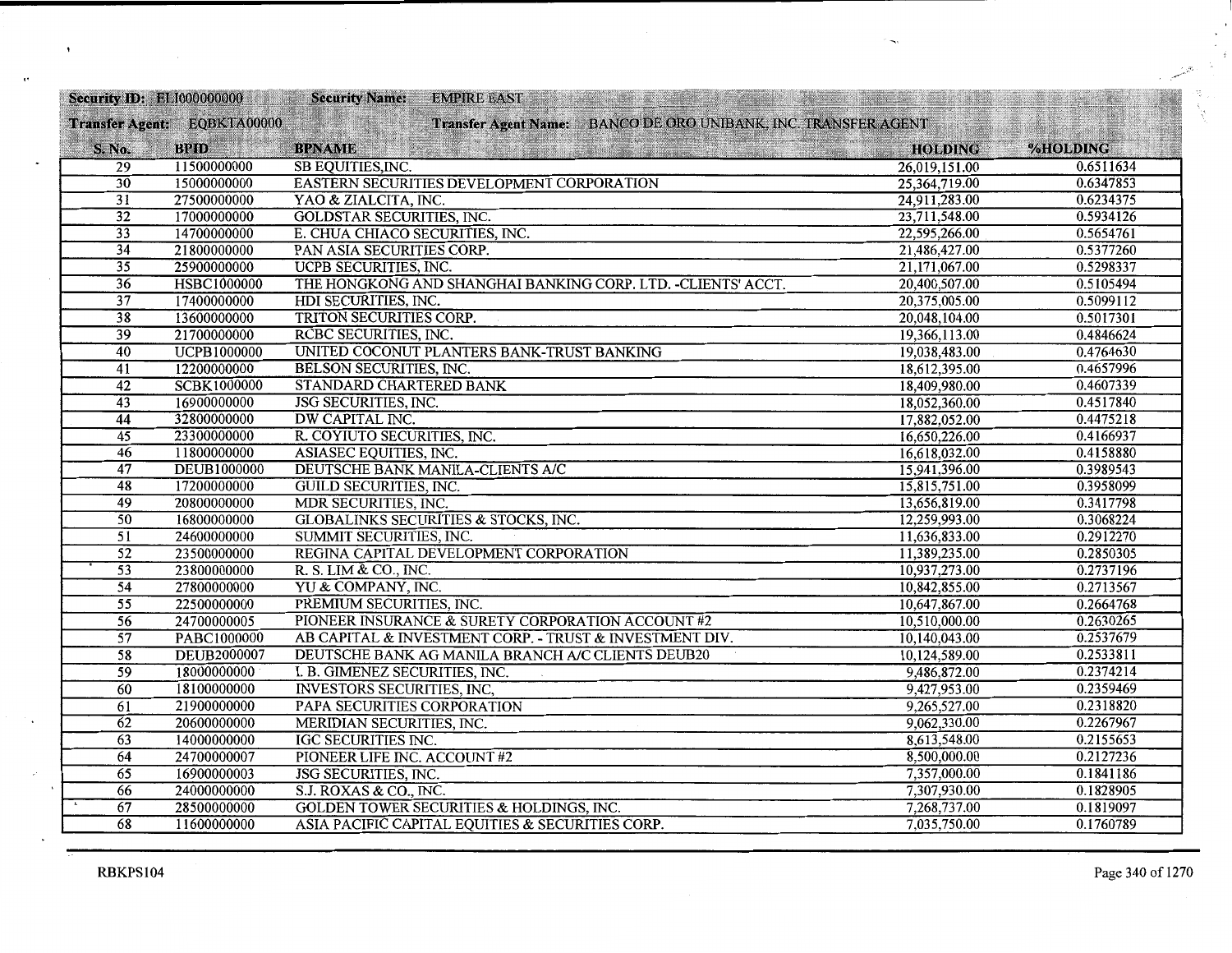|                  | <b>Security ID: EL1000000000</b> | <b>EMPIRE EAST</b><br><b>CRISINAL HAV</b><br><b>Security Name:</b> |                |           |
|------------------|----------------------------------|--------------------------------------------------------------------|----------------|-----------|
|                  | Transfer Agent: EQBKTA00000      | Transfer Agent Name: BANCO DE ORO UNIBANK, INC. TRANSFER AGENT     |                |           |
| S. No.           | <b>BPID</b>                      | <b>BPNAME</b>                                                      | <b>HOLDING</b> | %HOLDING  |
| 69               | 27000000000                      | WESTLINK GLOBAL EQUITIES, INC.                                     | 6,962,087.00   | 0.1742354 |
| 70               | 19300000000                      | LARRGO SECURITIES CO., INC.                                        | 6,942,405.00   | 0.1737428 |
| 71               | 21300000000                      | NIEVES SANCHEZ, INC.                                               | 6,755,976.00   | 0.1690772 |
| $\overline{72}$  | 24700000004                      | PIONEER LIFE, INC.                                                 | 6,600,000.00   | 0.1651736 |
| $\overline{73}$  | 28300000000                      | <b>EAGLE EQUITIES, INC.</b>                                        | 6,532,547.00   | 0.1634855 |
| $\overline{74}$  | 10600000000                      | ALPHA SECURITIES CORP.                                             | 6,525,845.00   | 0.1633178 |
| $\overline{75}$  | 14500000000                      | DIVERSIFIED SECURITIES, INC.                                       | 6,511,934.00   | 0.1629697 |
| $\overline{76}$  | 24700000003                      | PIONEER INTERCONTINENTAL INS. CORP.                                | 6,443,000.00   | 0.1612445 |
| 77               | 19900000000                      | LUYS SECURITIES COMPANY, INC.                                      | 6,190,705.00   | 0.1549305 |
| $\overline{78}$  | 19000000000                      | VALUE QUEST SECURITIES CORPORATION                                 | 5,961,500.00   | 0.1491943 |
| $\overline{79}$  | 25700000000                      | TRI-STATE SECURITIES, INC.                                         | 5,942,326.00   | 0.1487145 |
| $\overline{80}$  | 22400000000                      | PNB SECURITIES, INC.                                               | 5,918,697.00   | 0.1481231 |
| $\overline{81}$  | 28800000000                      | G.D. TAN & COMPANY, INC.                                           | 5,730,123.00   | 0.1434038 |
| $\overline{82}$  | 21100000000                      | NEW WORLD SECURITIES CO., INC.                                     | 5,665,858.00   | 0.1417955 |
| $\overline{83}$  | 25100000000                      | TANSENGCO & CO., INC.                                              | 5,464,166.00   | 0.1367479 |
| $\overline{84}$  | 21500000000                      | OPTIMUM SECURITIES CORPORATION                                     | 5,373,957.00   | 0.1344903 |
| $\overline{85}$  | 18300000000                      | <b>INTRA-INVEST SECURITIES, INC.</b>                               | 5,229,942.00   | 0.1308862 |
| $\overline{86}$  | 26300000000                      | VENTURE SECURITIES, INC.                                           | 5,118,054.00   | 0.1280860 |
| $\overline{87}$  | 19200000000                      | <b>STRATEGIC EQUITIES CORP.</b>                                    | 5,073,157.00   | 0.1269624 |
| $\overline{88}$  | 36800000000                      | SunSecurities, Inc.                                                | 4,531,486.00   | 0.1134064 |
| 89               | 17500000000                      | H. E. BENNETT SECURITIES, INC.                                     | 4,034,197.00   | 0.1009611 |
| $\overline{90}$  | 27200000000                      | BERNAD SECURITIES, INC.                                            | 3,788,494.00   | 0.0948120 |
| $\overline{91}$  | 18200000000                      | IMPERIAL, DE GUZMAN, ABALOS & CO., INC.                            | 3,692,077.00   | 0.0923991 |
| $\overline{92}$  | 22900000000                      | SALISBURY BKT SECURITIES CORPORATION                               | 3,668,772.00   | 0.0918158 |
| $\overline{93}$  | 25200000000                      | THE FIRST RESOURCES MANAGEMENT & SECURITIES CORP.                  | 3,533,555.00   | 0.0884318 |
| $\overline{94}$  | 17900000000                      | I. ACKERMAN & CO., INC.                                            | 3,439,090.00   | 0.0860677 |
| $\overline{95}$  | HSBC2000000                      | THE HONGKONG AND SHANGHAI BANKING CORP. LTD. -CLIENTS' ACCT.       | 3,000,000.00   | 0.0750789 |
| $\overline{96}$  | 24700000002                      | POINEER INS. & SURETY CORP.                                        | 2,990,000.00   | 0.0748287 |
| $\overline{97}$  | 19800000000                      | LUCKY SECURITIES, INC.                                             | 2,989,231.00   | 0.0748094 |
| $\overline{98}$  | <b>DEUB2000000</b>               | DEUTSCHE BANK MANILA-CLIENTS A/C                                   | 2,942,430.00   | 0.0736382 |
| 99               | 10900000000                      | <b>BA SECURITIES, INC.</b>                                         | 2,916,763.00   | 0.0729958 |
| 100              | 23900000000                      | RTG & COMPANY, INC.                                                | 2,802,290.00   | 0.0701310 |
| $\overline{101}$ | 21000000000                      | MOUNT PEAK SECURITIES, INC.                                        | 2,662,670.00   | 0.0666368 |
| 102              | 20500000000                      | MERCANTILE SECURITIES CORP.                                        | 2,593,479.00   | 0.0649052 |
| 103              | 16100000000                      | FRANCISCO ORTIGAS SECURITIES, INC.                                 | 2,435,482.00   | 0.0609511 |
| 104              | 13100000000                      | PCIB SECURITIES, INC.                                              | 2,201,265.00   | 0.0550895 |
| 105              | 16900000004                      | <b>JSG SECURITIES, INC.</b>                                        | 2,150,000.00   | 0.0538066 |
| 106              | 20400000000                      | DA MARKET SECURITIES, INC.                                         | 2,141,681.00   | 0.0535984 |
| 107              | 13000000000                      | CENTURY SECURITIES CORPORATION                                     | 2,098,750.00   | 0.0525240 |
| 108              | PCPL1000000                      | UNITED COCONUT PLANTERS LIFE ASSURANCE CORPORATION                 | 2,000,000.00   | 0.0500526 |

Ä,

 $\mathbf{r}$ 

 $\overrightarrow{a}$ 

S.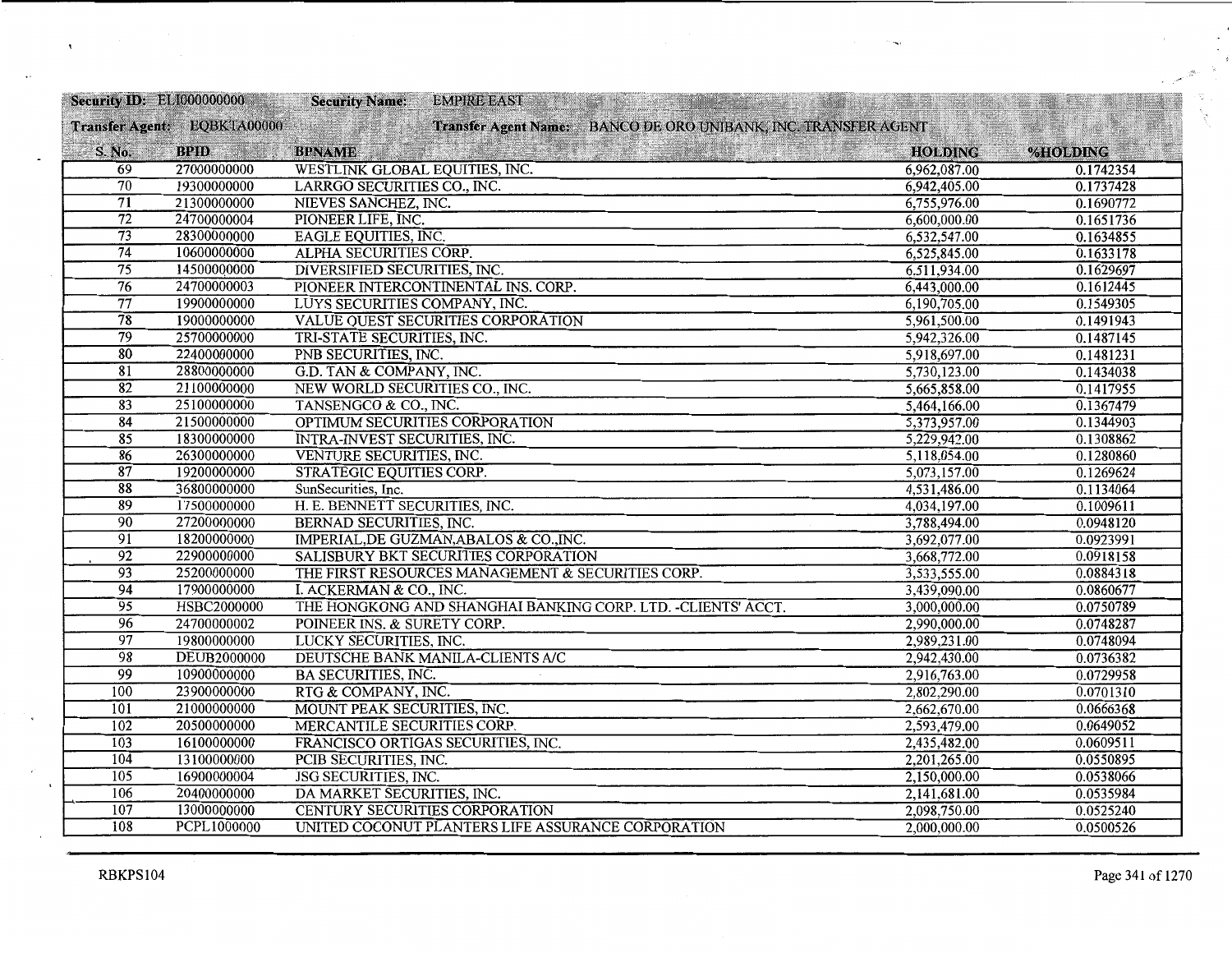| Security ID: ELI000000000 |                             | <b>EMPIRE EAST</b><br><b>Security Name:</b>                    |                |           |
|---------------------------|-----------------------------|----------------------------------------------------------------|----------------|-----------|
|                           | Transfer Agent: EQBKTA00000 | Transfer Agent Name: BANCO DE ORO UNIBANK, INC. TRANSFER AGENT |                |           |
| S. No.                    | <b>BPID</b>                 | <b>BPNAME</b>                                                  | <b>HOLDING</b> | %HOLDING  |
| 109                       | 24300000000                 | FIDELITY SECURITIES, INC.                                      | 1,997,218.00   | 0.0499830 |
| 110                       | 10400000000                 | A. T. DE CASTRO SECURITIES CORP.                               | 1,947,995.00   | 0.0487511 |
| 111                       | 12400000002                 | <b>B. H. CHUA SECURITIES CORPORATION</b>                       | 1,852,300.00   | 0.0463562 |
| $\overline{112}$          | 22300000000                 | PLATINUM SECURITIES, INC.                                      | 1,696,200.00   | 0.0424496 |
| $\overline{113}$          | 34500000000                 | UNICAPITAL SECURITIES INC.                                     | 1,680,463.00   | 0.0420558 |
| 114                       | 22800000000                 | PRYCE SECURITIES, INC.                                         | 1,407,523.00   | 0.0352251 |
| $\overline{115}$          | 12500000000                 | <b>JAKA SECURITIES CORP.</b>                                   | 1,406,157.00   | 0.0351909 |
| 116                       | 10000000000                 | <b>UPCC SECURITIES CORP.</b>                                   | 1,334,216.00   | 0.0333905 |
| 117                       | 33800000002                 | PHILIPPINE EQUITY PARTNERS, INC.                               | 1,330,000.00   | 0.0332850 |
| $\overline{118}$          | 12800000000                 | CAMPOS, LANUZA & COMPANY, INC.                                 | 1,233,199.00   | 0.0308624 |
| 119                       | 20900000008                 | DEUTSCHE REGIS PARTNERS, INC.                                  | 1,150,000.00   | 0.0287803 |
| $\overline{120}$          | 16200000000                 | F. YAP SECURITIES, INC.                                        | 1,105,509.00   | 0.0276668 |
| $\overline{121}$          | 15700000000                 | FIRST ORIENT SECURITIES, INC.                                  | 1,012,058.00   | 0.0253281 |
| $\overline{122}$          | <b>PMAN1000000</b>          | MAPFRE INSULAR INSURANCE CORPORATION-NON LIFE                  | 1,000,000.00   | 0.0250263 |
| $\overline{123}$          | 23700000000                 | AAA SOUTHEAST EQUITIES, INCORPORATED                           | 910,015.00     | 0.0227743 |
| 124                       | 23100000000                 | R & L INVESTMENTS, INC.                                        | 733,439.00     | 0.0183553 |
| 125                       | 19700000000                 | LOPEZ, LOCSIN, LEDESMA & CO., INC.                             | 698,077.00     | 0.0174703 |
| $\overline{126}$          | 15300000000                 | EQUITIWORLD SECURITIES, INC.                                   | 655,947.00     | 0.0164159 |
| 127                       | 32300000005                 | <b>CLSA PHILIPPINES, INC.</b>                                  | 575,000.00     | 0.0143901 |
| 128                       | 12300000000                 | BENJAMIN CO CA & CO., INC.                                     | 529,785.00     | 0.0132586 |
| $\overline{129}$          | 27300000000                 | WONG SECURITIES CORPORATION                                    | 526,385.00     | 0.0131735 |
| $\overline{130}$          | 16900000005                 | JSG SECURITIES, INC.                                           | 521,620.00     | 0.0130542 |
| $\overline{131}$          | 18800000000                 | J.M. BARCELON & CO., INC.                                      | 515,065.00     | 0.0128902 |
| $\overline{132}$          | 23000000001                 | Asia Insurance (Philippines) Corporation                       | 498,088.00     | 0.0124653 |
| 133                       | 14200000000                 | DBP-DAIWA CAPITAL MARKETS PHILPPINES, INC.                     | 494,505.00     | 0.0123756 |
| 134                       | 18700000000                 | ASIAN CAPITAL EQUITIES, INC.                                   | 399,751.00     | 0.0100043 |
| 135                       | 38800000000                 | ARMSTRONG SECURITIES, INC.                                     | 385,144.00     | 0.0096387 |
| 136                       | 32300000003                 | <b>CLSA PHILIPPINES, INC.</b>                                  | 318,240.00     | 0.0079644 |
| 137                       | 34500000003                 | UNICAPITAL SECURITIES INC.                                     | 313,490.00     | 0.0078455 |
| $\overline{138}$          | <b>SCTD1000000</b>          | <b>MBTC - TRUST BANKING GROUP</b>                              | 243,013.00     | 0.0060817 |
| $\overline{139}$          | 24900000000                 | <b>SUPREME STOCKBROKERS, INC</b>                               | 223,615.00     | 0.0055963 |
| 140                       | 25600000000                 | TRENDLINE SECURITIES CORPORATION                               | 221,402.00     | 0.0055409 |
| 141                       | 23200000000                 | <b>ALAKOR SECURITIES CORPORATION</b>                           | 220,064.00     | 0.0055074 |
| 142                       | 10500000000                 | ALL ASIA SECURITIES MANAGEMENT CORP.                           | 192,952.00     | 0.0048289 |
| $\overline{143}$          | 19400000000                 | LIPPO SECURITIES, INC.                                         | 141,105.00     | 0.0035313 |
| 144                       | 20900000003                 | DEUTSCHE REGIS PARTNERS, INC.                                  | 140,944.00     | 0.0035273 |
| $\overline{145}$          | 11300000000                 | SARANGANI SECURITIES, INC.                                     | 139,433.00     | 0.0034895 |
| $\overline{146}$          | 14100000000                 | <b>CUALOPING SECURITIES CORPORATION</b>                        | 101,843.00     | 0.0025488 |
| 147                       | 14900000000                 | EAST WEST CAPITAL CORPORATION                                  | 96,276.00      | 0.0024094 |
| 148                       | <b>PNBC2000000</b>          | <b>PNB-TBG T-10820</b>                                         | 92,966.00      | 0.0023266 |

 $\tilde{\mathbf{v}}$ 

 $\bar{\epsilon}$ 

Ĭ.

Ç.

ą